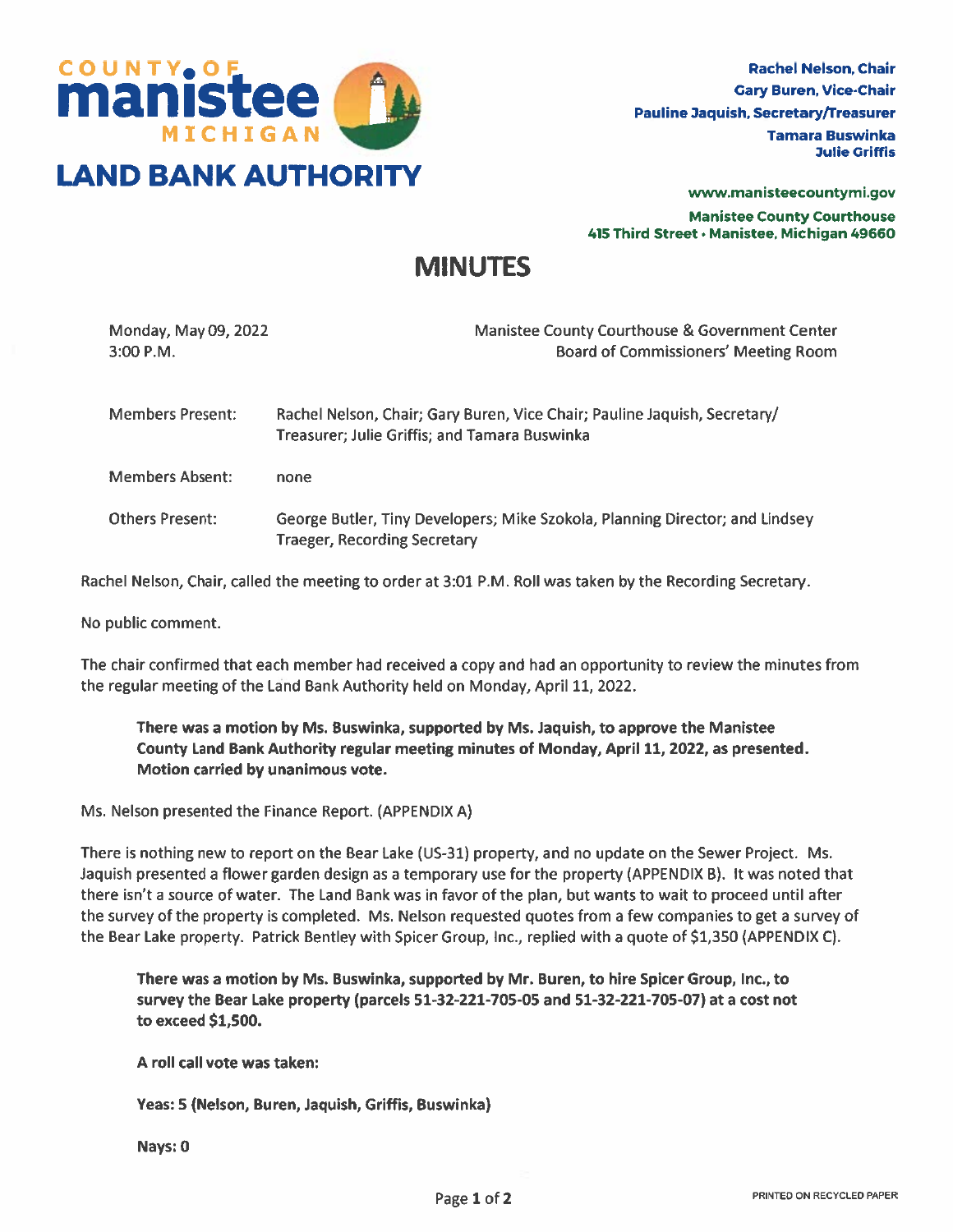### Absent: 0 **Motion carried.** Absent: 0

Mr. Butler from Tiny Developers reports things are going well with the Bear Lake Maple Street property. The back yard is cleaned up. Hoping this pace continues, they should be done by Thanksgiving. Mr. Butler also reported on potential future projects and indicated he would like to continue collaboration with the Land Bank.

The application has been submitted to the County for the ARPA Funds. We're waiting to find out what the next step in the process is.

Ms. Nelson attended <sup>a</sup> public forum regarding the Jefferson school property. There seems to be <sup>a</sup> misunderstanding about what the Land Bank is and how we could help with the property. It's up to MAPS how they want to proceed. The Land Bank is simply an option if they would like to pursue housing.

There is nothing new to repor<sup>t</sup> on the potential collaboration with Habitat.

No new business.

Ms. Griffis mentions that the Land Bank is on the draft agenda for the Regional Summit. She mentions it would be <sup>a</sup> good idea to discuss our collaboration with Tiny Developers as well as Manistee County Habitat for Humanity and what we have accomplished with each.

Ms. Jaquish mentioned some blighted properties in Manistee County that could be potential projects.

There being no further business to come before the Authority, the meeting was adjourned at 4:03 P.M.

Respectfully Submitted,

Pauline Jaquish, Land Bank Authority Secretary/Treasurer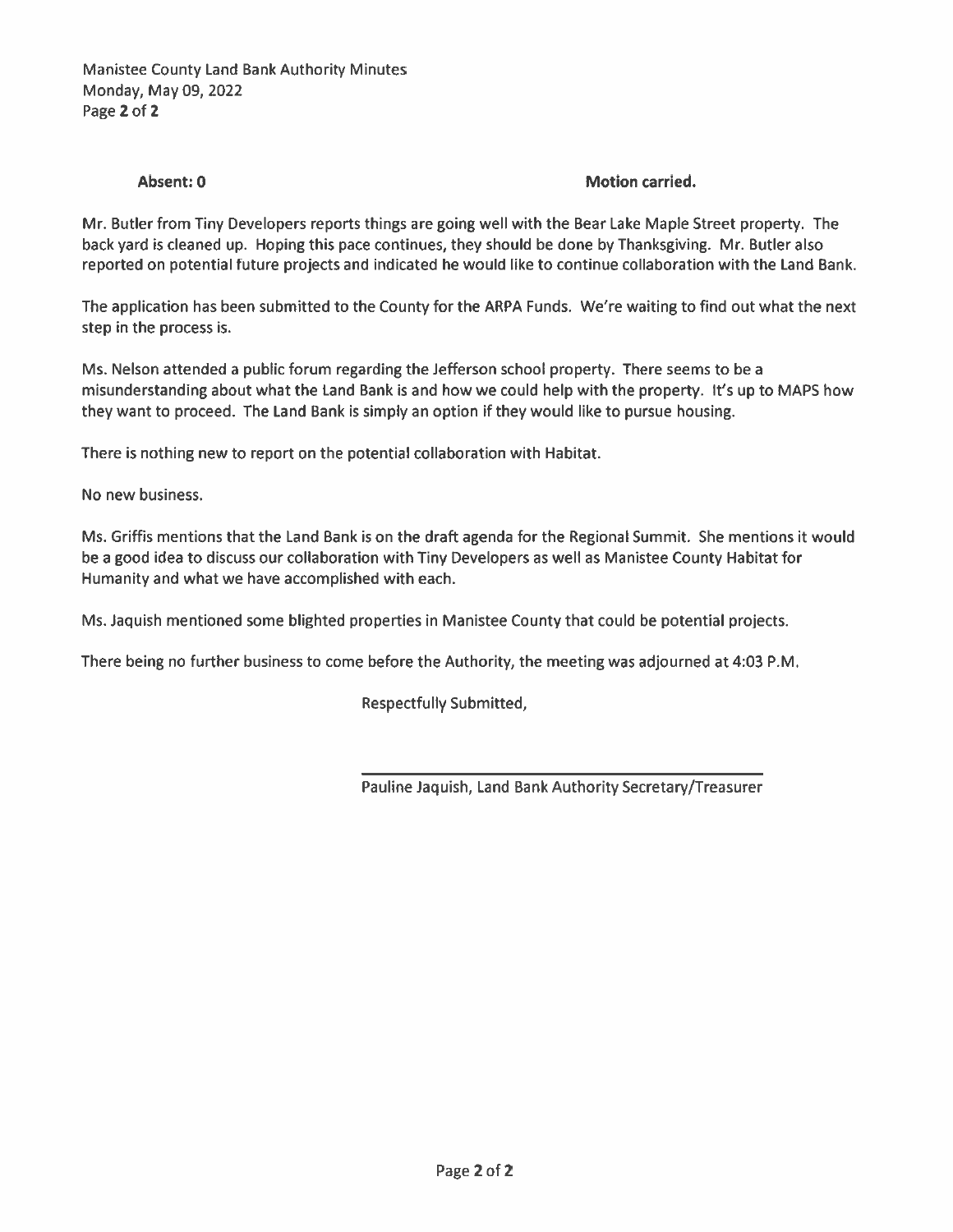# 05/05/2022 10:24 AM **REVENUE AND EXPENDITURE REPORT FOR MANISTEE** COUNTY Page: 1/2<br>User: RANELSON

#### Fund 238 - LAND BANK AUTHORITY FUND

| Account                                                                                                      | Description                                                                                                                                                                               | $2021 - 22$<br>Amended Budget                                                                                                                                                                                                          | YEAR-TO-DATE<br>THRU 04/30/22 | Available<br>Balance                                                                                                              | 鲁<br>Used |
|--------------------------------------------------------------------------------------------------------------|-------------------------------------------------------------------------------------------------------------------------------------------------------------------------------------------|----------------------------------------------------------------------------------------------------------------------------------------------------------------------------------------------------------------------------------------|-------------------------------|-----------------------------------------------------------------------------------------------------------------------------------|-----------|
| <b>Revenues</b><br>404.000                                                                                   | Department 000: GENERAL<br>TAX CAPTURE - LAND BANK                                                                                                                                        |                                                                                                                                                                                                                                        |                               |                                                                                                                                   |           |
| 10/12/2021<br>12/28/2021<br>01/14/2022<br>01/24/2022<br>04/29/2022                                           | CR.<br>CR.<br>CR.<br>CR.<br>VILLAGE OF BEAR LAKE/LAND BANK DISTRIBUTION 2021<br>CR.                                                                                                       | CLEON TOWNSHIP/2021 SUMMER TAX DISBURSEMENT BLOCK: 1- 8<br>NORMAN TOWNSHIP/2021 TAX DISBURSEMENT WINTER: 11/30/21<br>MAPLE GROVE TOWNSHIP/2021 WINTER DISTRIBUTION - LAND BA<br>CLEON TOWNSHIP/2021 WINTER TAX DISBURSEMENT BLOCK: 1-3 |                               | 1.72 Receipt #: 70666<br>180.09 Receipt #: 71497<br>268.06 Receipt #: 71691<br>1.89 Receipt #: 71802<br>144.01 Receipt #: 73781   |           |
| 404.000                                                                                                      | TAX CAPTURE - LAND BANK                                                                                                                                                                   | 500.00                                                                                                                                                                                                                                 | 595.77                        | $(95.77)$ 119.15                                                                                                                  |           |
| 647.000                                                                                                      | SALE OF LAND                                                                                                                                                                              |                                                                                                                                                                                                                                        |                               |                                                                                                                                   |           |
| 01/04/2022                                                                                                   | MOREL DEIDRA/PURCHASE OF LAND BANK PARCEL PARCEL NO.<br>CR.                                                                                                                               |                                                                                                                                                                                                                                        |                               | 380.00 Receipt #: 71568                                                                                                           |           |
| 647.000                                                                                                      | SALE OF LAND                                                                                                                                                                              | 0.00                                                                                                                                                                                                                                   | 380.00                        | $(380.00)$ 100.00                                                                                                                 |           |
| 668.000                                                                                                      | LAND CONTRACT                                                                                                                                                                             |                                                                                                                                                                                                                                        |                               |                                                                                                                                   |           |
| 10/04/2021<br>11/03/2021<br>12/31/2021<br>01/07/2022<br>01/07/2022<br>02/28/2022<br>03/31/2022<br>04/05/2022 | <b>JE# 6440</b><br>GJ.<br><b>JE# 6503</b><br>GJ.<br><b>JE# 6618</b><br>GJ.<br><b>JE# 6648</b><br>GJ<br>JE# 6649<br>GJ<br>JE# 6803<br>GJ<br><b>JE# 6802</b><br>GJ<br><b>JE# 6819</b><br>GJ |                                                                                                                                                                                                                                        | 1,300.00 JE# 6648             | 253.20 JE# 6440<br>253.20 JE# 6503<br>253.20 JE# 6618<br>253.20 JE# 6649<br>253.20 JE# 6803<br>253.20 JE# 6802<br>253.20 JE# 6819 |           |
| 668.000                                                                                                      | LAND CONTRACT                                                                                                                                                                             | 3,038.00                                                                                                                                                                                                                               | 3,072.40                      | $(34.40)$ 101.13                                                                                                                  |           |
| Total - Dept 000                                                                                             |                                                                                                                                                                                           | 3,538.00                                                                                                                                                                                                                               | 4,048.17                      | (510.17) 114.42                                                                                                                   |           |
| Total Revenues                                                                                               |                                                                                                                                                                                           | 3,538.00                                                                                                                                                                                                                               | 4,048.17                      | (510.17) 114.42                                                                                                                   |           |
| Expenditures                                                                                                 |                                                                                                                                                                                           |                                                                                                                                                                                                                                        |                               |                                                                                                                                   |           |
|                                                                                                              | Department 000: GENERAL                                                                                                                                                                   |                                                                                                                                                                                                                                        |                               |                                                                                                                                   |           |
| 727,000                                                                                                      | OFFICE SUPPLIES                                                                                                                                                                           | 500.00                                                                                                                                                                                                                                 | 0.00                          | 500.00                                                                                                                            | 0.00      |
| 800.000                                                                                                      | CONTRACTED SERVICES                                                                                                                                                                       | 500.00                                                                                                                                                                                                                                 | 0.00                          | 500.00                                                                                                                            | 0.00      |
| 806.000                                                                                                      | <b>ATTORNEY FEES</b>                                                                                                                                                                      | 1,000.00                                                                                                                                                                                                                               | 0.00                          | 1,000.00                                                                                                                          | 0.00      |
| 812.000                                                                                                      | DUES AND FEES                                                                                                                                                                             |                                                                                                                                                                                                                                        |                               |                                                                                                                                   |           |
| 10/21/2021<br>03/24/2022                                                                                     | AP<br>AP                                                                                                                                                                                  | MICHIGAN ASSOCIATION OF LAND BANKS/2021 MALB SUMMIT VIT<br>MICHIGAN ASSOCIATION OF LAND BANKS/2022 - MEMBERSHIP DU                                                                                                                     |                               | 50.00 Inv #: '2016' Vendor '4595'<br>125.00 Inv #: '2022' Vendor '4595'                                                           |           |
| 812.000                                                                                                      | <b>DUES AND FEES</b>                                                                                                                                                                      | 125.00                                                                                                                                                                                                                                 | 175.00                        | $(50.00)$ 140.00                                                                                                                  |           |
| 860.000                                                                                                      | <b>TRAVEL</b>                                                                                                                                                                             | 500.00                                                                                                                                                                                                                                 | 0.00                          | 500.00                                                                                                                            | 0.00      |
| 901.000                                                                                                      | ADVERTISING                                                                                                                                                                               | 500.00                                                                                                                                                                                                                                 | 0.00                          | 500.00                                                                                                                            | 0.00      |
| 995.000                                                                                                      | MISC. EXPENSE                                                                                                                                                                             |                                                                                                                                                                                                                                        |                               |                                                                                                                                   |           |
| 01/04/2022                                                                                                   | CD.<br>RECORD DEED (MOREL)                                                                                                                                                                |                                                                                                                                                                                                                                        |                               | 30.00 Check #: '58922 GENWS' Vendor '4205'.                                                                                       |           |
| 995,000                                                                                                      | MISC. EXPENSE                                                                                                                                                                             | 413.00                                                                                                                                                                                                                                 | 30.00                         | 383.00                                                                                                                            | 7.26      |
|                                                                                                              |                                                                                                                                                                                           |                                                                                                                                                                                                                                        |                               |                                                                                                                                   |           |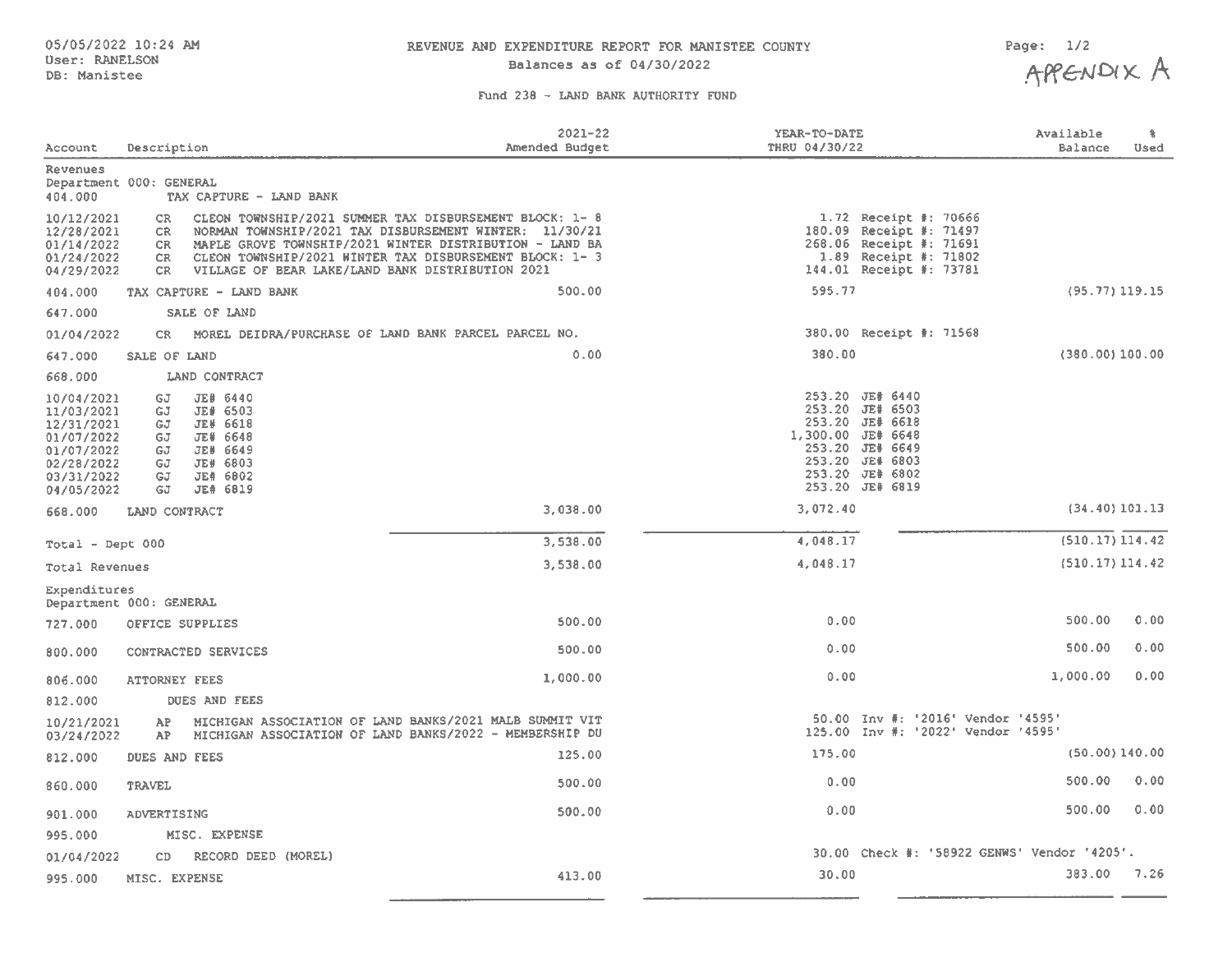| 05/05/2022 10:24 AM            | REVENUE AND EXPENDITURE REPORT FOR MANISTEE COUNTY | Page: $2/2$ |         |
|--------------------------------|----------------------------------------------------|-------------|---------|
| User: RANELSON<br>DB: Manistee | Balances as of 04/30/2022                          |             | $A - 2$ |
|                                | Fund 238 - LAND BANK AUTHORITY FUND                |             |         |

| Description<br>Account                                        | $2021 - 22$<br>Amended Budget | YEAR-TO-DATE<br>THRU 04/30/22 | Available<br><b>Balance</b><br>Used |
|---------------------------------------------------------------|-------------------------------|-------------------------------|-------------------------------------|
| Expenditures<br>Department 000: GENERAL<br>$Total - Dept 000$ | 3,538.00                      | 205.00                        | 3,333.00<br>5.79                    |
| Total Expenditures                                            | 3,538.00                      | 205.00                        | 3,333.00<br>5.79                    |
| NET OF REVENUES AND EXPENDITURES                              | 0.00                          | 3.843.17                      | (3, 843.17)                         |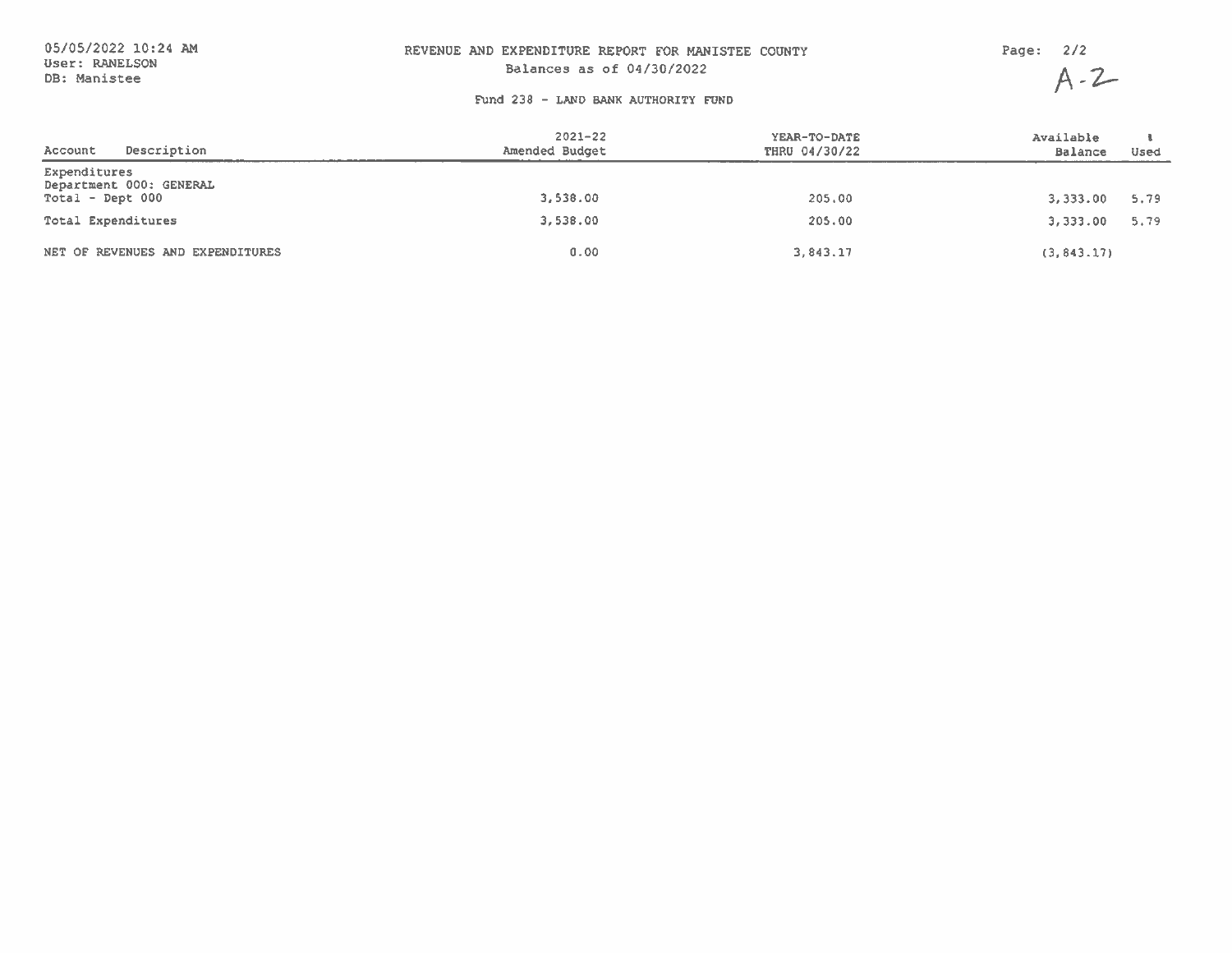### 05/05/2022 10:25 AM TRIAL BALANCE REPORT FOR MANISTEE COUNTY Page: 1/1

|                                     |                                           | $2021 - 22$    | <b>BALANCE</b> | <b>BALANCE</b> |
|-------------------------------------|-------------------------------------------|----------------|----------------|----------------|
| <b>GL NUMBER</b>                    | <b>DESCRIPTION</b>                        | AMENDED BUDGET | DEBIT          | <b>CREDIT</b>  |
| Fund 238 - LAND BANK AUTHORITY FUND |                                           |                |                |                |
| 238-000-001.000                     | CASH                                      |                | 28,954.68      |                |
| $238 - 000 - 202.000$               | <b>ACCOUNTS PAYABLE</b>                   |                |                |                |
| $238 - 000 - 214.000$               | DUE TO OTHER FUNDS                        |                |                |                |
| 238-000-390.000                     | <b>FUND BALANCE</b>                       |                |                | 25, 111, 51    |
| $238 - 000 - 400.000$               | <b>REVENUE CONTROL</b>                    | 0.00           |                |                |
| $238 - 000 - 404.000$               | TAX CAPTURE - LAND BANK                   | 500.00         |                | 595,77         |
| 238-000-540.000                     | STATE REIMBURSEMENTS                      | 0.00           |                |                |
| $238 - 000 - 647.000$               | SALE OF LAND                              | 0.00           |                | 380.00         |
| $238 - 000 - 668.000$               | LAND CONTRACT                             | 3,038.00       |                | 3,072.40       |
| $238 - 000 - 699.020$               | TRANSFER IN - OTHER FUNDS                 | 0.00           |                |                |
| 238-000-727.000                     | OFFICE SUPPLIES                           | 500.00         |                |                |
| 238-000-800.000                     | CONTRACTED SERVICES                       | 500.00         |                |                |
| $238 - 000 - 806.000$               | <b>ATTORNEY FEES</b>                      | 1,000.00       |                |                |
| $238 - 000 - 807.000$               | <b>DUES</b>                               | 0.00           |                |                |
| $238 - 000 - 812.000$               | <b>DUES AND FEES</b>                      | 125.00         | 175.00         |                |
| $238 - 000 - 860,000$               | <b>TRAVEL</b>                             | 500.00         |                |                |
| $238 - 000 - 901,000$               | ADVERTISING                               | 500.00         |                |                |
| $238 - 000 - 995.000$               | MISC. EXPENSE                             | 413.00         | 30.00          |                |
|                                     | Total Fund 238 - LAND BANK AUTHORITY FUND |                |                |                |
|                                     |                                           | 0.00           | 29,159.68      | 29, 159.68     |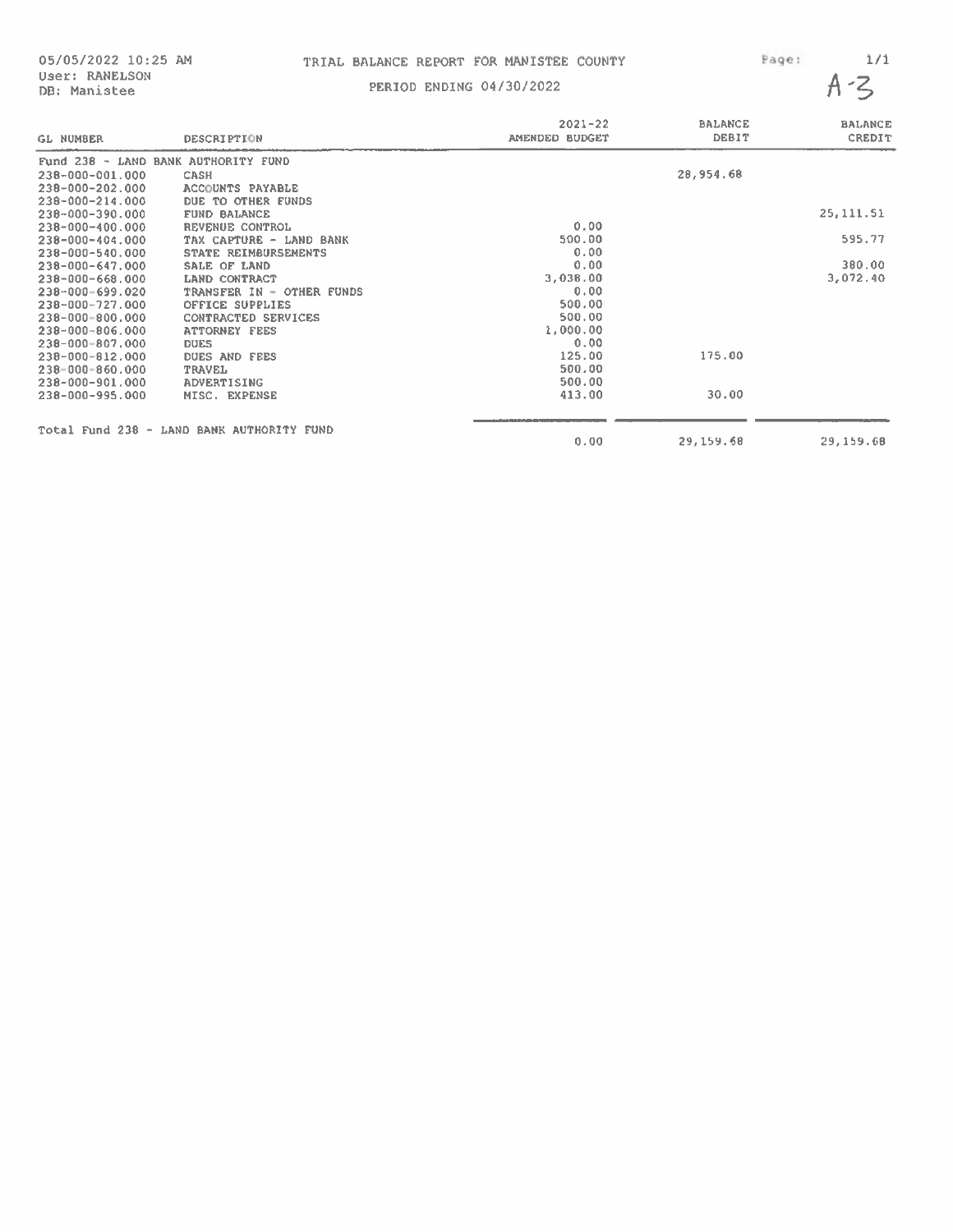# APPENDIX B

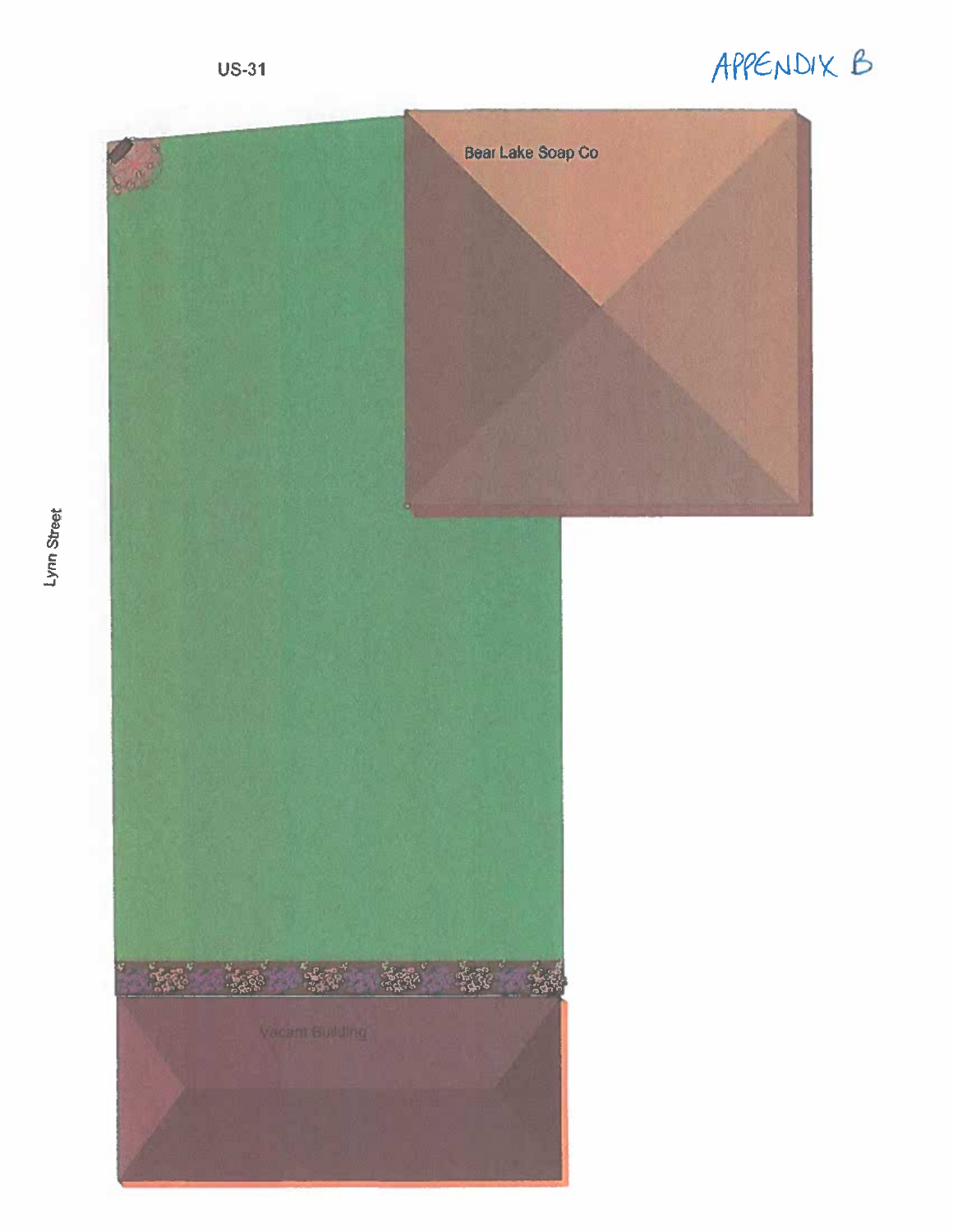

| <b>Trees</b>               |                 |                        |                  |                   |                   |                      |
|----------------------------|-----------------|------------------------|------------------|-------------------|-------------------|----------------------|
|                            |                 | Qty. Title             | Width            | Length            | Height            |                      |
|                            | 1               | <b>Ornamental Tree</b> | 8ft              | <b>8ft</b>        | <b>15ft</b>       |                      |
| <b>Shrubs &amp; Plants</b> |                 |                        |                  |                   |                   |                      |
|                            |                 | Qty. Title             | Width            | Length            | <b>Height</b>     |                      |
|                            | 12 <sup>2</sup> | Rose of Sharon         | 6ft              | 4ft               | 9ft               |                      |
| <b>Flowers</b>             |                 |                        |                  |                   |                   |                      |
|                            |                 | Qty. Title             | Width            | Length            | <b>Height</b>     |                      |
|                            | 18              | <b>Annual Flowers</b>  | 1.5 <sub>f</sub> | 1.5 <sub>ft</sub> | 0.9 <sub>ft</sub> |                      |
| <b>Ground Cover</b>        |                 |                        |                  |                   |                   |                      |
|                            |                 | Qty. Title             | <b>Width</b>     | Length            | <b>Height</b>     |                      |
|                            | 1               | Lawn                   | 66.98ft          | 124,98ft          |                   | Area: 6896 square ft |
|                            | 1               | corner garden bed      | 7.98ft           | 7.98ft            |                   | Area: 50 square ft   |
|                            | 1               | garden bed             | 65.98ft          | 4.98ft            |                   | Area: 329 square ft  |
| <b>Garden Furniture</b>    |                 |                        |                  |                   |                   |                      |
|                            |                 | Qty. Title             | Width            | Length            | Height            |                      |
|                            | 1               | wrought iron bench     | 1.76ft           | 4.16ft            | 2.63ft            |                      |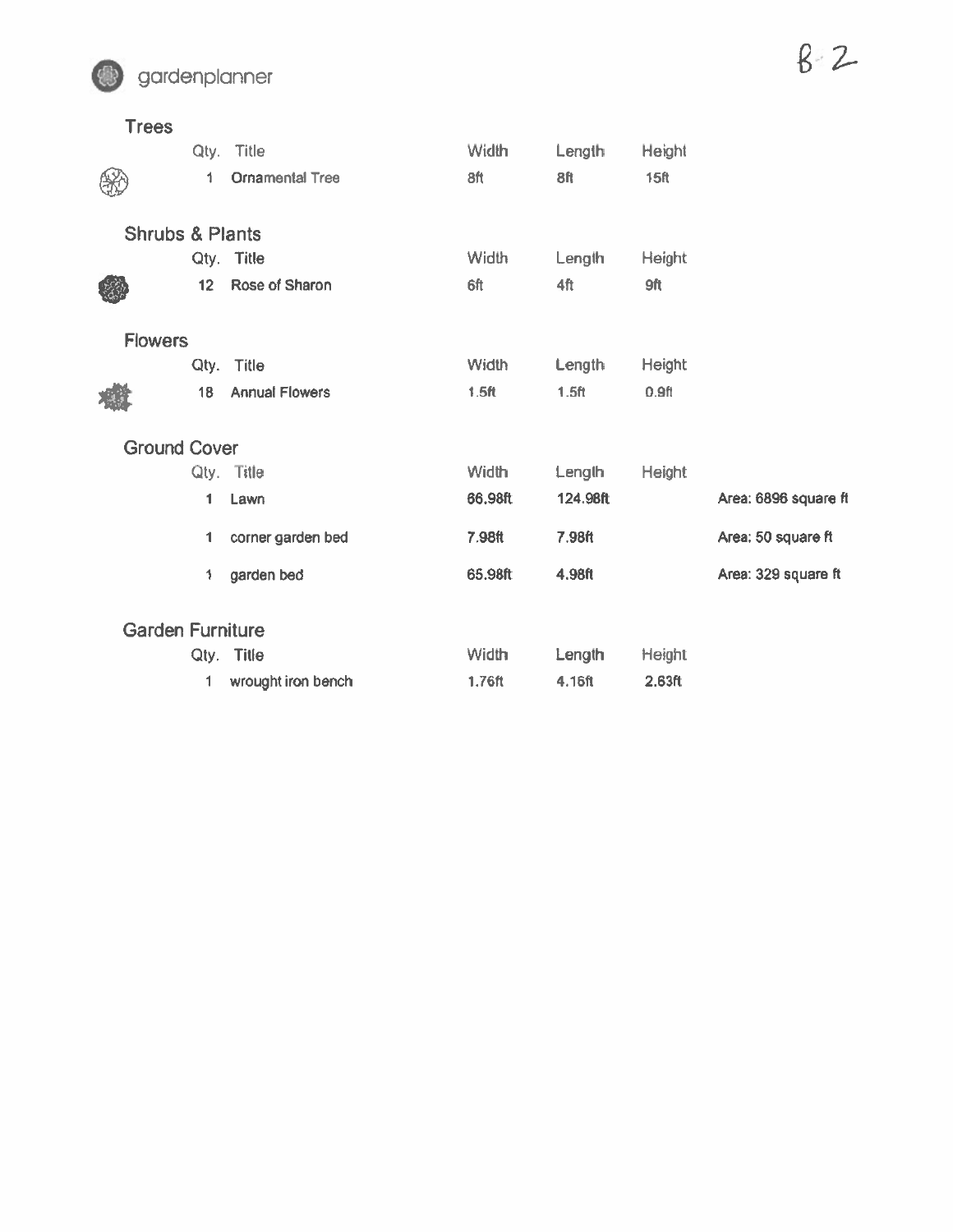## Land Bank Parcel - Bear Lake

| <b>Amount</b>   | <b>Description</b>                        | <b>Total</b> | <b>Price Each</b> |
|-----------------|-------------------------------------------|--------------|-------------------|
| 7000 sq ft Lawn |                                           | \$135.00     |                   |
|                 | <b>Remove Moss and Prep for Seed</b>      | \$0.00       |                   |
|                 | 25 lbs Reseeded with Landscaper Mix       | \$80.00      | \$3.19            |
|                 | 2 bags Fertilizer                         | \$40.00      | \$20.00           |
| 2 bags Lime     |                                           | \$15         | \$7.50            |
|                 | \$245.00 Corner Garden Bed                | \$445.00     |                   |
|                 | <b>1 Ornamental Tree</b>                  | \$200.00     | \$200.00          |
|                 | 16 ft Remove Grass & Install Edging       | \$25.00      |                   |
|                 | 1 yd Install Mulch                        | \$60.00      | \$60.00           |
|                 | 1 Bag Healthy Dirt for Tree               | \$10.00      | \$10.00           |
|                 | 1 Garden Bench                            | \$150.00     | \$150.00          |
|                 | 330 Sq Ft Rear Garden Bed                 | \$960.00     |                   |
|                 | 12 Rose of Sharon                         | \$500.00     | \$40.00           |
|                 | 140 ft Remove Grass & Install Edging      | \$160.00     |                   |
|                 | 4 yd Install Mulch                        | \$240.00     | \$60.00           |
|                 | <b>6 bags Healthy Dirt for Bushes</b>     | \$60.00      | \$10.00           |
|                 | 20 Annual Flowers - to Brighten Things Up | \$120.00     | \$6.00            |
|                 | <b>Grand Total</b>                        | \$1,660.00   |                   |